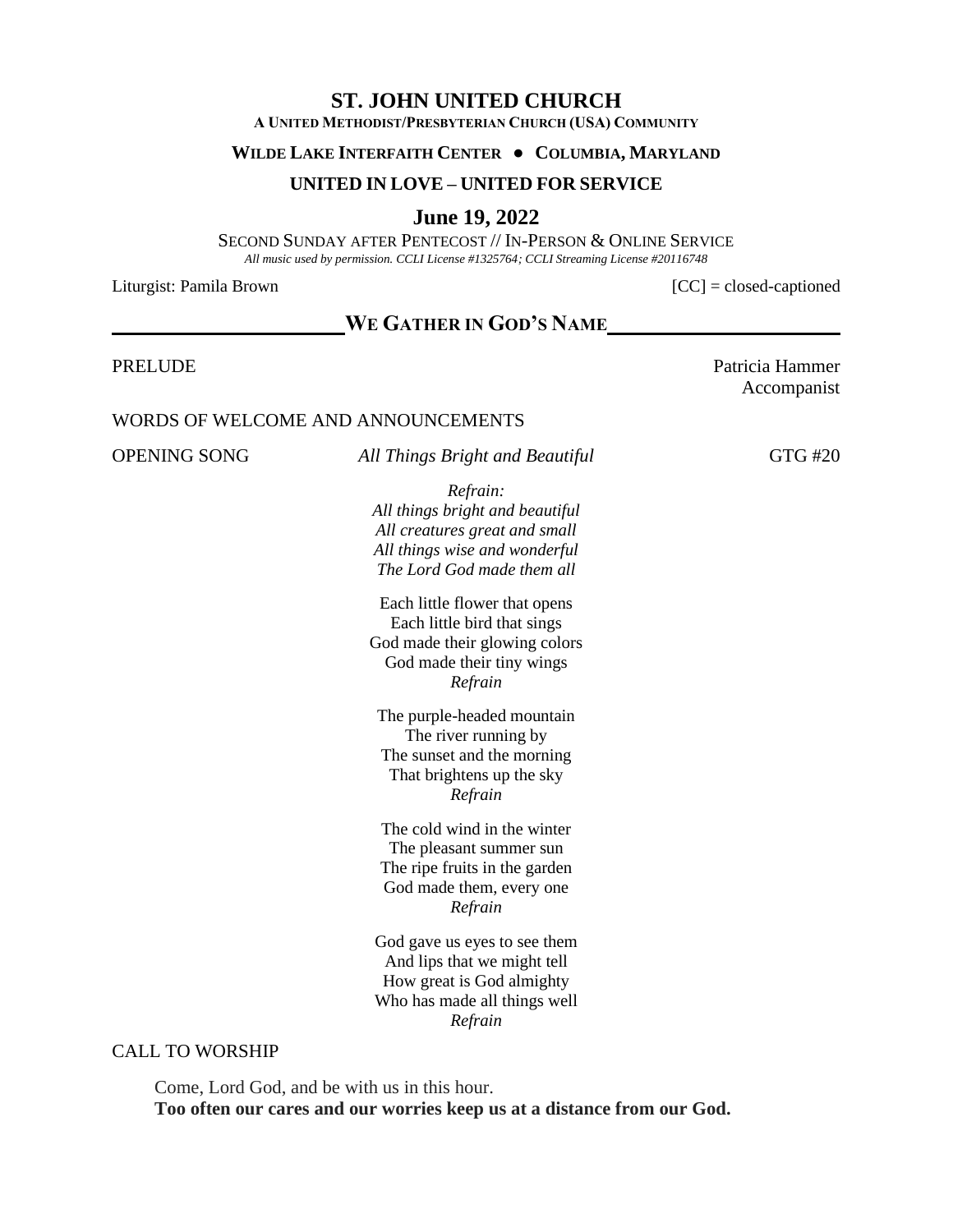Come, Lord God, and speak a word of comfort to your troubled people. **Help us hear you, Lord God, in the quietness of these moments.**

## OPENING PRAYER

**Open our hearts today, O Lord, to feel the powerful strength and love you have for us. Help us to listen, not only with our ears, but with our spirits for your words of compassion and healing. Enable us to become more faithful disciples for you; for we ask this in the name of our Savior Jesus Christ. AMEN.**

SCRIPTURE READING  $1$  Kings  $19:1 - 4$ ,  $8 - 15a$ 

ANTHEM *By Our Love* SJU Women's Choir *Peter Scholtes; arr. Greg Sewell* & Congregation

We are one in the Spirit, we are one in the Lord We are one in the Spirit, we are one in the Lord And we pray that all unity will one day be restored

*Refrain: And they'll know we are Christians by our love, by our love Yes they'll know we are Christians by our love*

We will work with each other, we will work hand in hand We will work with each other, we will work hand in hand And together we'll spread the news that God is in our land *Refrain*

We will walk with each other, we will walk side by side We will walk with each other, we will walk side by side And we'll guard each man's dignity and save each man's pride *Refrain*

All praise to the Father, from whom all things come And all praise to Christ Jesus, his only son And all praise to the Spirit, who makes us one *Refrain*

SCRIPTURE READING Luke 8:26 - 39

TIME WITH CHILDREN The Voice of the Spirit Rev. Mary Ka Kanahan

### MESSAGE **"REORIENTING TO GOD'S CALL"** Rev. Mary Ka Kanahan

OFFERTORY SONG OF REFLECTION

*As the Deer* TFWS #2025

As the deer pants for the water So my soul longs after you You alone are my heart's desire and I long to worship you

You alone are my strength, my shield To you alone may my spirit yield You alone are my heart's desire and I long to worship you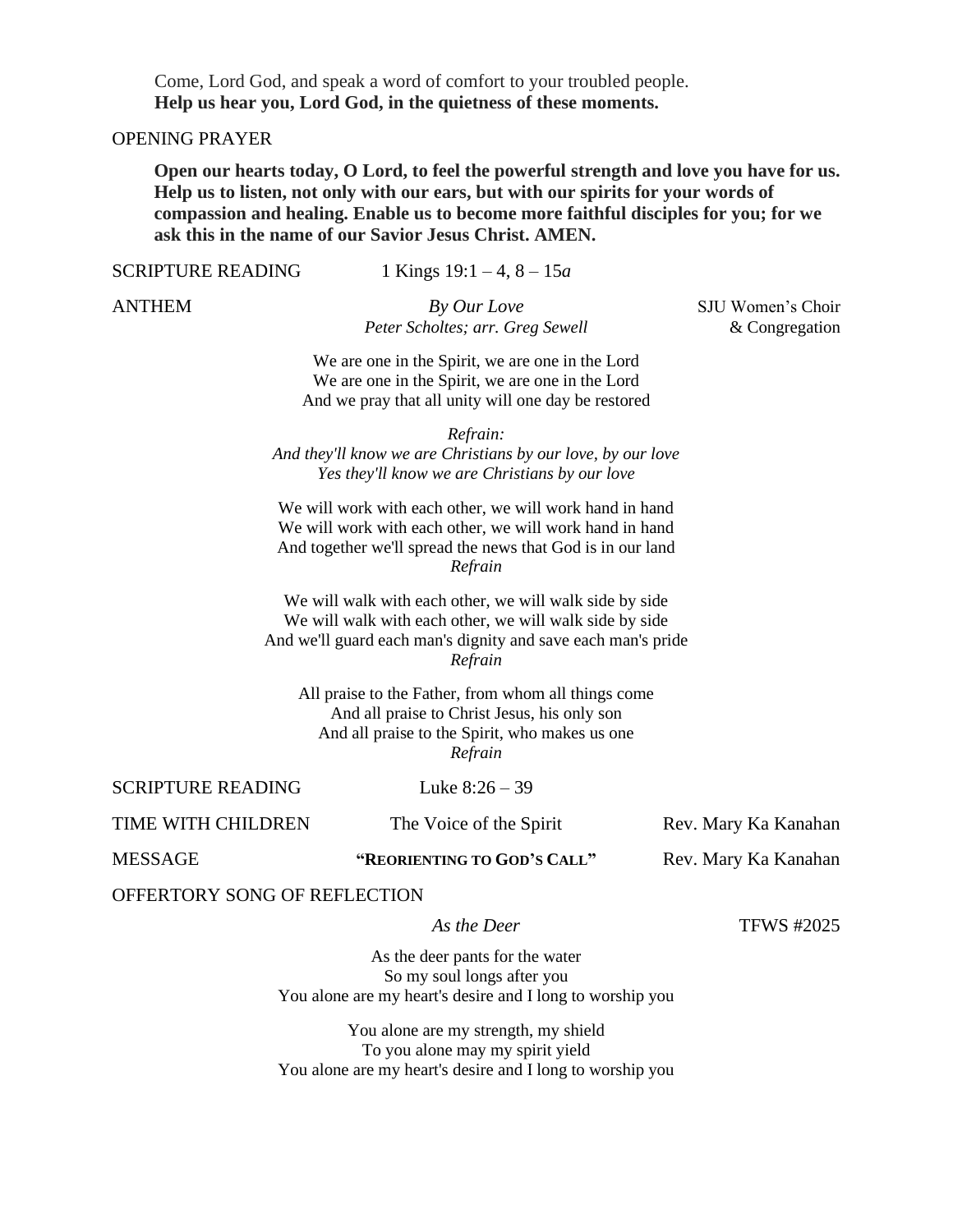## CALL TO GENEROSITY

God of power and might, as we offer our gifts to you this morning, we remember your love and mercy for every good and helpful thing in our lives. We affirm in our giving that all the money and possessions in the world cannot rescue us from what torments and tugs at us every day. When we've tried to fix things on our own, we have failed; when we put our trust in your loving power made known to us in Christ, we have found our lifeline. Dedicate these gifts and our lives, that we might not only find our way but lead others toward Jesus, to follow His lifegiving way. Amen.

## CLOSING SONG



## **Affirming Our Call**

# BENEDICTION

We have been clothed with compassion and grace, return to our homes and declare – declare what God has done and is doing in your life declare the healing at work in us declare the promise of community and of life. May we go to declare that God is at work, and we are the sign. May we go to live a declaration. May we go with God.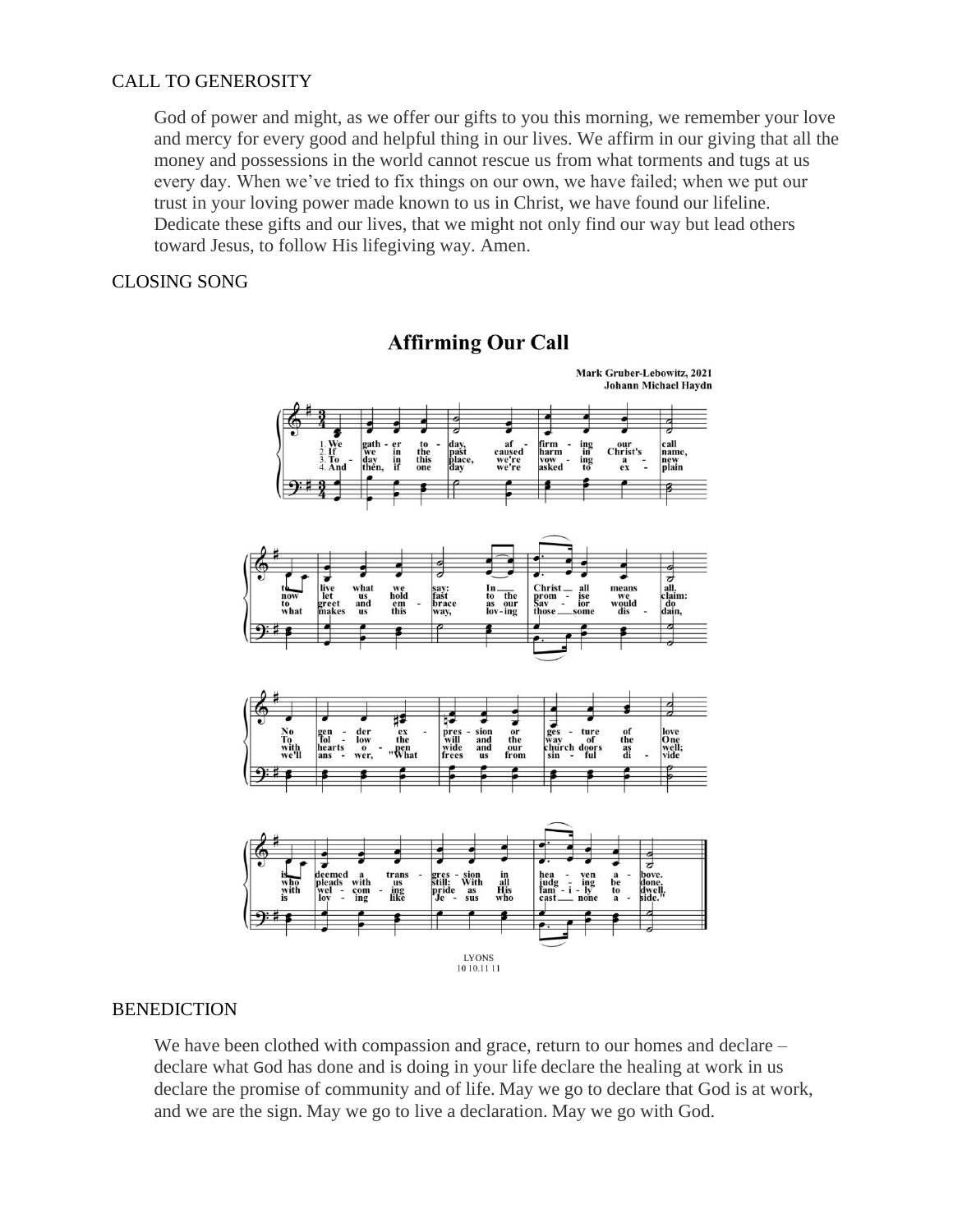## **Thank you to the following people who have sung in the SJU Chancel Choir during the 2021-2022 season:**

*Ruth Anne Becker Destini Nyorkor Alvin Thompson Charles Dyer Debbie Parker Carole Thompson Bill Larson Dean Randall Jean Weller Guy Moody Jordan Randall Rayna Woodford*

*Susan Moody Karen Randall Patricia Hammer, our accompanist*

*Readings are NRSV unless otherwise noted. CEB=Common English Bible; CEV=Contemporary English Version; KJV=King James Version; MSG=The Message; NIV=New International Version; NLT=New Living Translation; TIB=The Inclusive Bible*

# **1 Kings 19:1-4, 8-15***a*

19:1 Ahab told Jezebel all that Elijah had done, and how he had killed all the prophets with the sword.

19:2 Then Jezebel sent a messenger to Elijah, saying, "So may the gods do to me, and more also, if I do not make your life like the life of one of them by this time tomorrow."

19:3 Then he was afraid; he got up and fled for his life, and came to Beer-sheba, which belongs to Judah; he left his servant there.

19:4 But he himself went a day's journey into the wilderness, and came and sat down under a solitary broom tree. He asked that he might die: "It is enough; now, O LORD, take away my life, for I am no better than my ancestors."

19:8 He got up, and ate and drank; then he went in the strength of that food forty days and forty nights to Horeb the mount of God.

19:9 At that place he came to a cave, and spent the night there. Then the word of the LORD came to him, saying, "What are you doing here, Elijah?"

19:10 He answered, "I have been very zealous for the LORD, the God of hosts; for the Israelites have forsaken your covenant, thrown down your altars, and killed your prophets with the sword. I alone am left, and they are seeking my life, to take it away."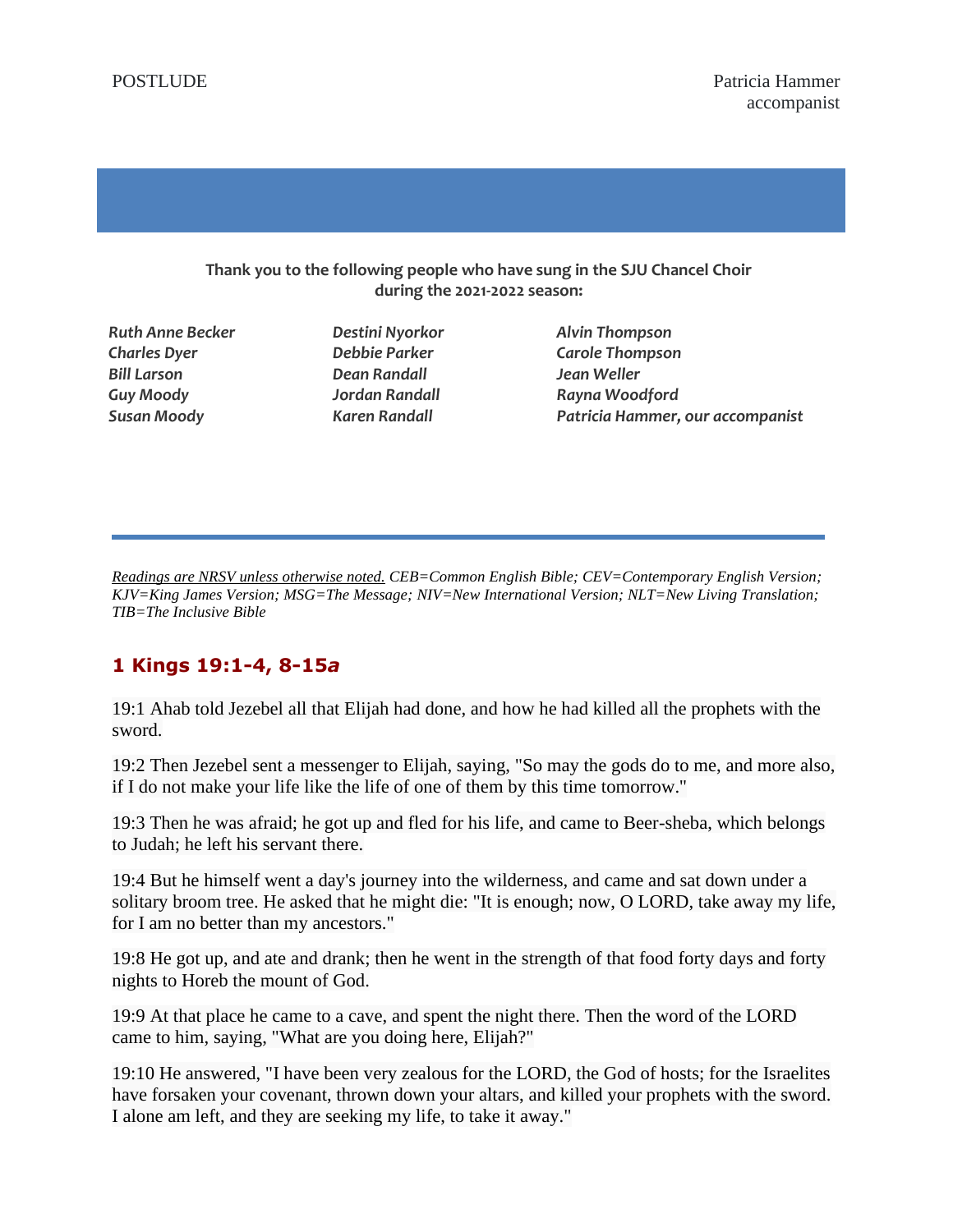19:11 He said, "Go out and stand on the mountain before the LORD, for the LORD is about to pass by." Now there was a great wind, so strong that it was splitting mountains and breaking rocks in pieces before the LORD, but the LORD was not in the wind; and after the wind an earthquake, but the LORD was not in the earthquake;

19:12 and after the earthquake a fire, but the LORD was not in the fire; and after the fire a sound of sheer silence.

19:13 When Elijah heard it, he wrapped his face in his mantle and went out and stood at the entrance of the cave. Then there came a voice to him that said, "What are you doing here, Elijah?"

19:14 He answered, "I have been very zealous for the LORD, the God of hosts; for the Israelites have forsaken your covenant, thrown down your altars, and killed your prophets with the sword. I alone am left, and they are seeking my life, to take it away."

19:15a Then the LORD said to him, "Go, return on your way to the wilderness of Damascus.

# **Luke 8:26 – 39**

8:26 Then they arrived at the country of the Gerasenes, which is opposite Galilee.

8:27 As he stepped out on land, a man of the city who had demons met him. For a long time he had worn no clothes, and he did not live in a house but in the tombs.

8:28 When he saw Jesus, he fell down before him and shouted at the top of his voice, "What have you to do with me, Jesus, Son of the Most High God? I beg you, do not torment me"--

8:29 for Jesus had commanded the unclean spirit to come out of the man. (For many times it had seized him; he was kept under guard and bound with chains and shackles, but he would break the bonds and be driven by the demon into the wilds.)

8:30 Jesus then asked him, "What is your name?" He said, "Legion"; for many demons had entered him.

8:31 They begged him not to order them to go back into the abyss.

8:32 Now there on the hillside a large herd of swine was feeding; and the demons begged Jesus to let them enter these. So he gave them permission.

8:33 Then the demons came out of the man and entered the swine, and the herd rushed down the steep bank into the lake and was drowned.

8:34 When the swineherds saw what had happened, they ran off and told it in the city and in the country.

8:35 Then people came out to see what had happened, and when they came to Jesus, they found the man from whom the demons had gone sitting at the feet of Jesus, clothed and in his right mind. And they were afraid.

8:36 Those who had seen it told them how the one who had been possessed by demons had been healed.